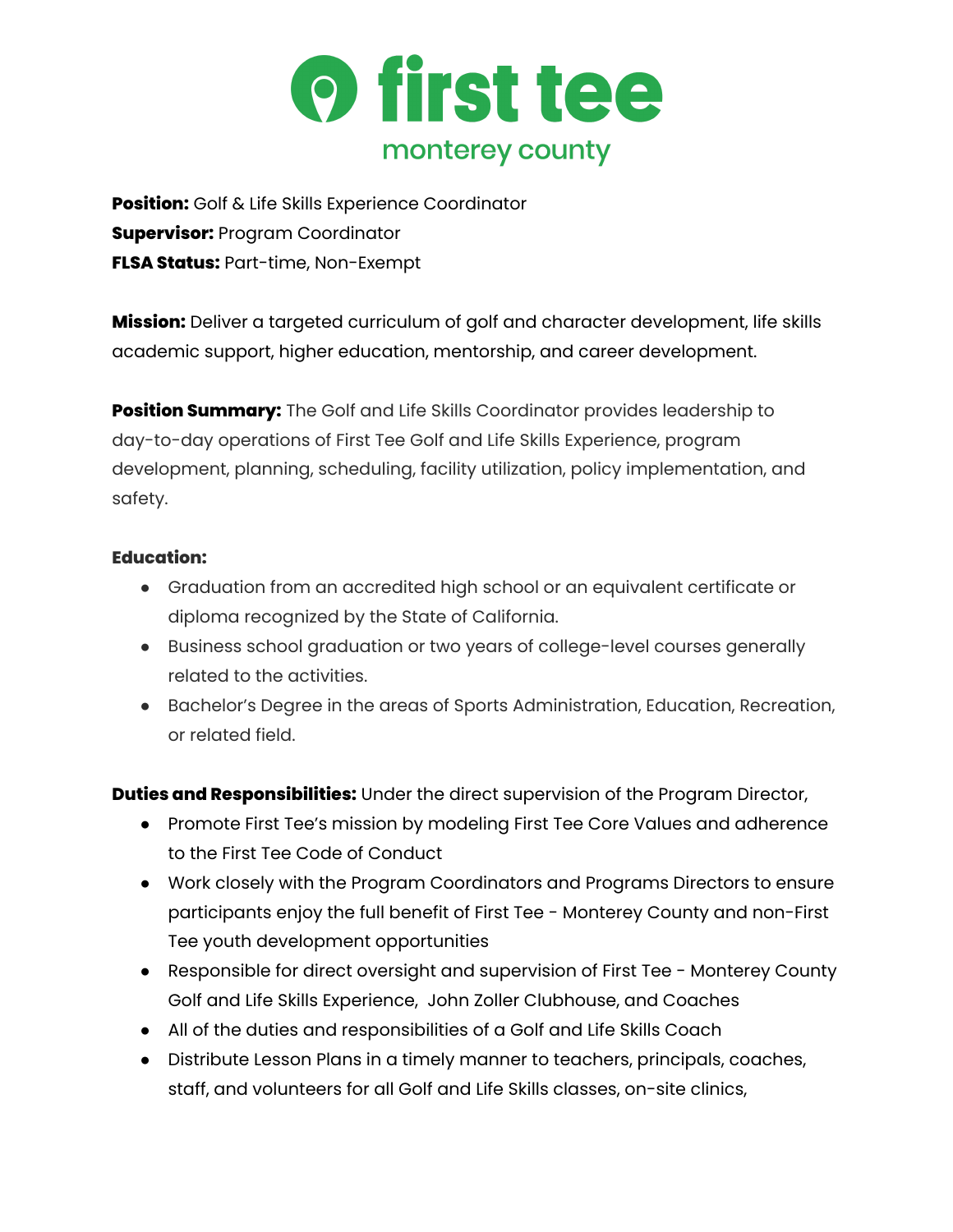workshops, classes, and programs with other youth services organizations and schools

- Ensure coach to student ratios are within First Tee Monterey County's philosophy
- Continuously strive to improve coaching quality standards by utilizing the Coach Observation Form
- Overall responsibility for providing up-to-date and accurate information to Program Directors for registration, attendance, schedules, transportation, and Lesson Plans
- Create and implement activities during non-programming weeks
- Report program operations and information to the Program Director
- Provide Program Director with all participant information and progress through the Certification process
- Relay students' certification information to parents and participants
- Promote, conduct, and oversee Certification for participants attending all levels
- Relay participant Certification results and findings to Program Director
- Conduct regularly scheduled recognition and awards events for participants
- Provide Volunteer Resources Assistant with volunteers' information and attendance records
- Conduct regularly scheduled volunteer training sessions
- Assist the programming department in the successful functioning of the Parent Advisory Committee, and assist with the conducting of parent orientations
- Provide leadership for First Tee Monterey County Tournament Club schedule, assigning responsibilities as needed
- Encourage upper level youth to participate in tournament opportunities
- Source and order new and innovative training aids, program equipment, and materials
- Assist in developing and adhering to the operating budget
- Work directly with the Program Director to provide seamless integration of programming and facility use
- Assist in the creation of promotional brochures to increase awareness of the program
- Represent the Chapter to the community and aid in fundraising, marketing, public relations, and communication efforts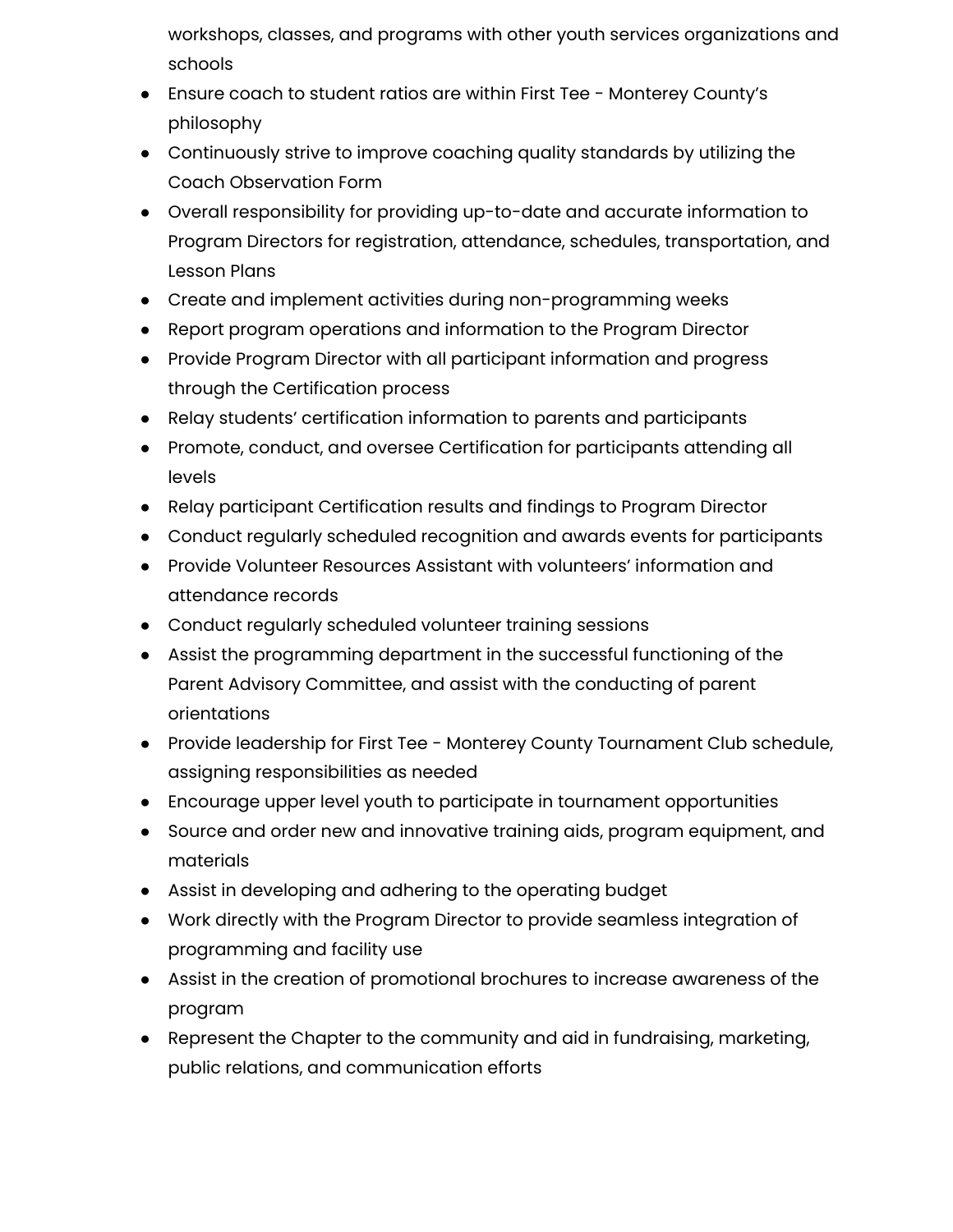● Able to travel to attend Academies, Regional and Annual Meetings, and training sessions

## **Other Requirements:**

- Handle walk-in participants, volunteers, potential donors, and parents in a polite and courteous manner
- Operate standard and specialized office equipment
- Receive and screen First Tee Monterey County visitors and telephone calls and take messages and reports
- Make judgments on-call priorities
- Provide factual information regarding inquiries about The Monterey Peninsula Foundation, First Tee Open, The AT&T Pebble Beach Pro-Am, First Tee - Monterey County programs and activities, as well as First Tee Home Office programs and opportunities
- Proofread and check typed and other materials for accuracy, completeness, compliance with policies, and correct English usage, including grammar, punctuation, and spelling

## **Preferred Experience:**

- At least two years of experience in a youth development organization and/or as a credentialed school educator
- At least two years of experience as a Recognized First Tee Coach and/or as a PGA or LPGA golf professional or apprentice

# **Preferred Qualifications:**

- Recognized First Tee Coach
- Bachelor's Degree in the areas of Sports Administration, Education, Recreation Social Work, or related field
- At least three years of experience as a PGA of America or LPGA teaching professional
- Demonstrate exceptional communication, fiscal management, and managerial skills
- Experience in identifying and managing an instructional staff and volunteers

#### **Other Qualifications:**

● Successfully pass criminal background checks through the California Department of Justice and FBI